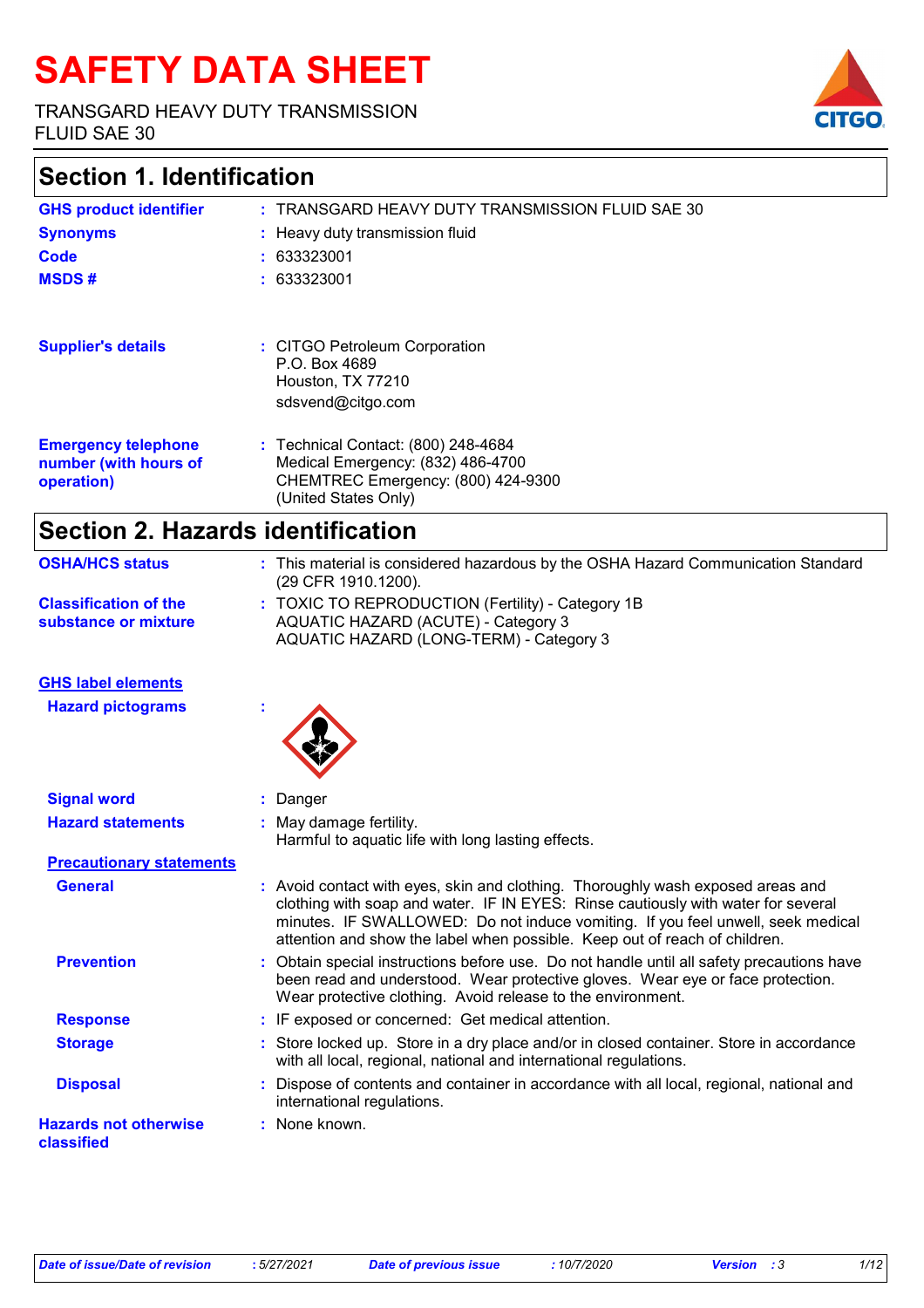## **Section 3. Composition/information on ingredients**

#### **Other means of Substance/mixture**

**identification**

**:** Mixture

**:** Heavy duty transmission fluid

#### **CAS number/other identifiers**

| <b>CAS number</b> |  |
|-------------------|--|
|-------------------|--|

**:** Not applicable.

| <b>Ingredient name</b>                                        | $\frac{9}{6}$   | <b>CAS number</b> |
|---------------------------------------------------------------|-----------------|-------------------|
| Distillates (petroleum), hydrotreated heavy paraffinic        | ≥90             | 64742-54-7        |
| Distillates (petroleum), hydrotreated light paraffinic        | ≤4.6            | 64742-55-8        |
| Phosphorodithioic acid, O,O-di-C1-14-alkyl esters, zinc salts | l≤3             | 68649-42-3        |
| phenol, (tetrapropenyl) derivatives                           | <sub>0.25</sub> | 74499-35-7        |

 $* = \text{Various}$  \*\* = Mixture \*\*\* = Proprietary

Any concentration shown as a range is to protect confidentiality or is due to process variation.

**There are no additional ingredients present which, within the current knowledge of the supplier and in the concentrations applicable, are classified as hazardous to health or the environment and hence require reporting in this section.**

**Occupational exposure limits, if available, are listed in Section 8.**

#### **Section 4. First aid measures**

#### **Description of necessary first aid measures**

| Eye contact         | : Immediately flush eyes with plenty of water, occasionally lifting the upper and lower<br>eyelids. Check for and remove any contact lenses. Continue to rinse for at least 10<br>minutes. Get medical attention if irritation occurs.                                                                                                                                                                                                                                                                                                                                             |
|---------------------|------------------------------------------------------------------------------------------------------------------------------------------------------------------------------------------------------------------------------------------------------------------------------------------------------------------------------------------------------------------------------------------------------------------------------------------------------------------------------------------------------------------------------------------------------------------------------------|
| <b>Inhalation</b>   | : Remove victim to fresh air and keep at rest in a position comfortable for breathing. If<br>not breathing, if breathing is irregular or if respiratory arrest occurs, provide artificial<br>respiration or oxygen by trained personnel. It may be dangerous to the person providing<br>aid to give mouth-to-mouth resuscitation. Get medical attention. If unconscious, place<br>in recovery position and get medical attention immediately. Maintain an open airway.<br>Loosen tight clothing such as a collar, tie, belt or waistband.                                          |
| <b>Skin contact</b> | : Flush contaminated skin with plenty of water. Remove contaminated clothing and<br>shoes. Wash contaminated clothing thoroughly with water before removing it, or wear<br>gloves. Continue to rinse for at least 10 minutes. Get medical attention. Wash clothing<br>before reuse. Clean shoes thoroughly before reuse.                                                                                                                                                                                                                                                           |
| <b>Ingestion</b>    | : Wash out mouth with water. Remove dentures if any. Remove victim to fresh air and<br>keep at rest in a position comfortable for breathing. Do not induce vomiting unless<br>directed to do so by medical personnel. If vomiting occurs, the head should be kept low<br>so that vomit does not enter the lungs. Get medical attention. Never give anything by<br>mouth to an unconscious person. If unconscious, place in recovery position and get<br>medical attention immediately. Maintain an open airway. Loosen tight clothing such as<br>a collar, tie, belt or waistband. |

| Date of issue/Date of revision                            | :5/27/2021          | <b>Date of previous issue</b>                                                                                               | :10/7/2020 | <b>Version</b> : 3 | 2/12 |
|-----------------------------------------------------------|---------------------|-----------------------------------------------------------------------------------------------------------------------------|------------|--------------------|------|
| <b>Skin contact</b>                                       | : No specific data. |                                                                                                                             |            |                    |      |
| <b>Inhalation</b>                                         |                     | : Adverse symptoms may include the following:<br>reduced fetal weight<br>increase in fetal deaths<br>skeletal malformations |            |                    |      |
| Eye contact                                               | : No specific data. |                                                                                                                             |            |                    |      |
| <b>Over-exposure signs/symptoms</b>                       |                     |                                                                                                                             |            |                    |      |
| <b>Ingestion</b>                                          |                     | : No known significant effects or critical hazards.                                                                         |            |                    |      |
| <b>Skin contact</b>                                       |                     | : No known significant effects or critical hazards.                                                                         |            |                    |      |
| <b>Inhalation</b>                                         |                     | : No known significant effects or critical hazards.                                                                         |            |                    |      |
| <b>Eye contact</b>                                        |                     | : No known significant effects or critical hazards.                                                                         |            |                    |      |
| <b>Potential acute health effects</b>                     |                     |                                                                                                                             |            |                    |      |
| <b>Most important symptoms/effects, acute and delayed</b> |                     |                                                                                                                             |            |                    |      |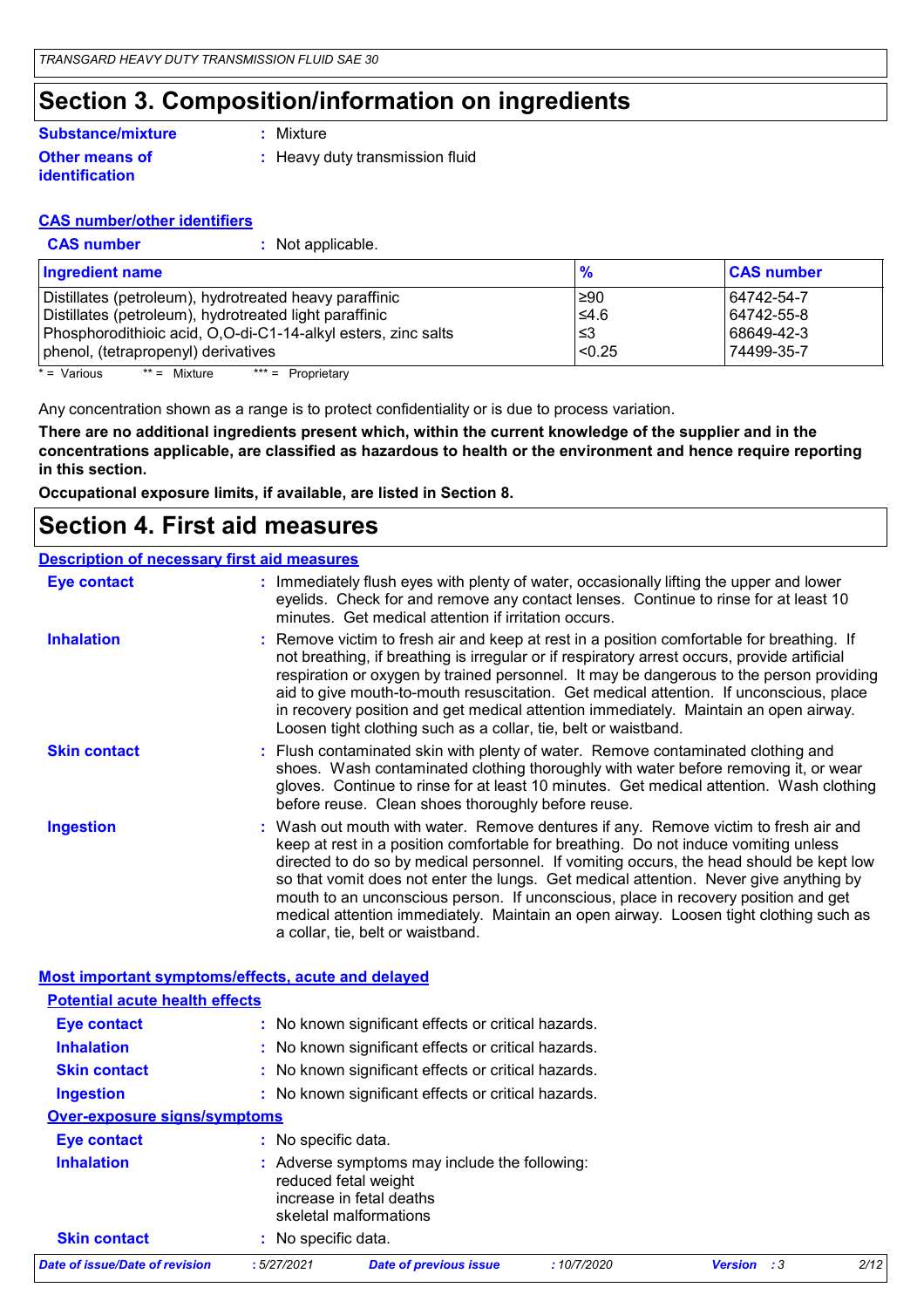## **Section 4. First aid measures**

| <b>Ingestion</b>                  | : No specific data.                                                                                                                                                                                                                                                                                                                                                                                                   |  |
|-----------------------------------|-----------------------------------------------------------------------------------------------------------------------------------------------------------------------------------------------------------------------------------------------------------------------------------------------------------------------------------------------------------------------------------------------------------------------|--|
|                                   | Indication of immediate medical attention and special treatment needed, if necessary                                                                                                                                                                                                                                                                                                                                  |  |
| <b>Notes to physician</b>         | : Treat symptomatically. Contact poison treatment specialist immediately if large<br>quantities have been ingested or inhaled.                                                                                                                                                                                                                                                                                        |  |
| <b>Specific treatments</b>        | : Treat symptomatically and supportively.                                                                                                                                                                                                                                                                                                                                                                             |  |
| <b>Protection of first-aiders</b> | : No action shall be taken involving any personal risk or without suitable training. If it is<br>suspected that gas or vapor is still present, the rescuer should wear an appropriate<br>mask or self-contained breathing apparatus. It may be dangerous to the person<br>providing aid to give mouth-to-mouth resuscitation. Wash contaminated clothing<br>thoroughly with water before removing it, or wear gloves. |  |

**See toxicological information (Section 11)**

#### **Section 5. Fire-fighting measures**

| <b>Extinguishing media</b>                               |                                                                                                                                                                                                                                                                                                      |
|----------------------------------------------------------|------------------------------------------------------------------------------------------------------------------------------------------------------------------------------------------------------------------------------------------------------------------------------------------------------|
| <b>Suitable extinguishing</b><br>media                   | : Use an extinguishing agent suitable for the surrounding fire.                                                                                                                                                                                                                                      |
| <b>Unsuitable extinguishing</b><br>media                 | : None known.                                                                                                                                                                                                                                                                                        |
| <b>Specific hazards arising</b><br>from the chemical     | : In a fire or if heated, a pressure increase will occur and the container may burst. This<br>material is harmful to aquatic life with long lasting effects. Fire water contaminated with<br>this material must be contained and prevented from being discharged to any waterway,<br>sewer or drain. |
| <b>Hazardous thermal</b><br>decomposition products       | Decomposition products may include the following materials:<br>carbon dioxide<br>carbon monoxide<br>metal oxide/oxides                                                                                                                                                                               |
| <b>Special protective actions</b><br>for fire-fighters   | : Promptly isolate the scene by removing all persons from the vicinity of the incident if<br>there is a fire. No action shall be taken involving any personal risk or without suitable<br>training.                                                                                                  |
| <b>Special protective</b><br>equipment for fire-fighters | Fire-fighters should wear appropriate protective equipment and self-contained breathing<br>apparatus (SCBA) with a full face-piece operated in positive pressure mode.                                                                                                                               |

#### **Section 6. Accidental release measures**

#### **Environmental precautions Personal precautions, protective equipment and emergency procedures :** Avoid dispersal of spilled material and runoff and contact with soil, waterways, drains **:** No action shall be taken involving any personal risk or without suitable training. Evacuate surrounding areas. Keep unnecessary and unprotected personnel from entering. Do not touch or walk through spilled material. Avoid breathing vapor or mist. Provide adequate ventilation. Wear appropriate respirator when ventilation is inadequate. Put on appropriate personal protective equipment. and sewers. Inform the relevant authorities if the product has caused environmental pollution (sewers, waterways, soil or air). Water polluting material. May be harmful to the environment if released in large quantities. **For non-emergency personnel For emergency responders** : If specialized clothing is required to deal with the spillage, take note of any information in Section 8 on suitable and unsuitable materials. See also the information in "For nonemergency personnel".

**Methods and materials for containment and cleaning up**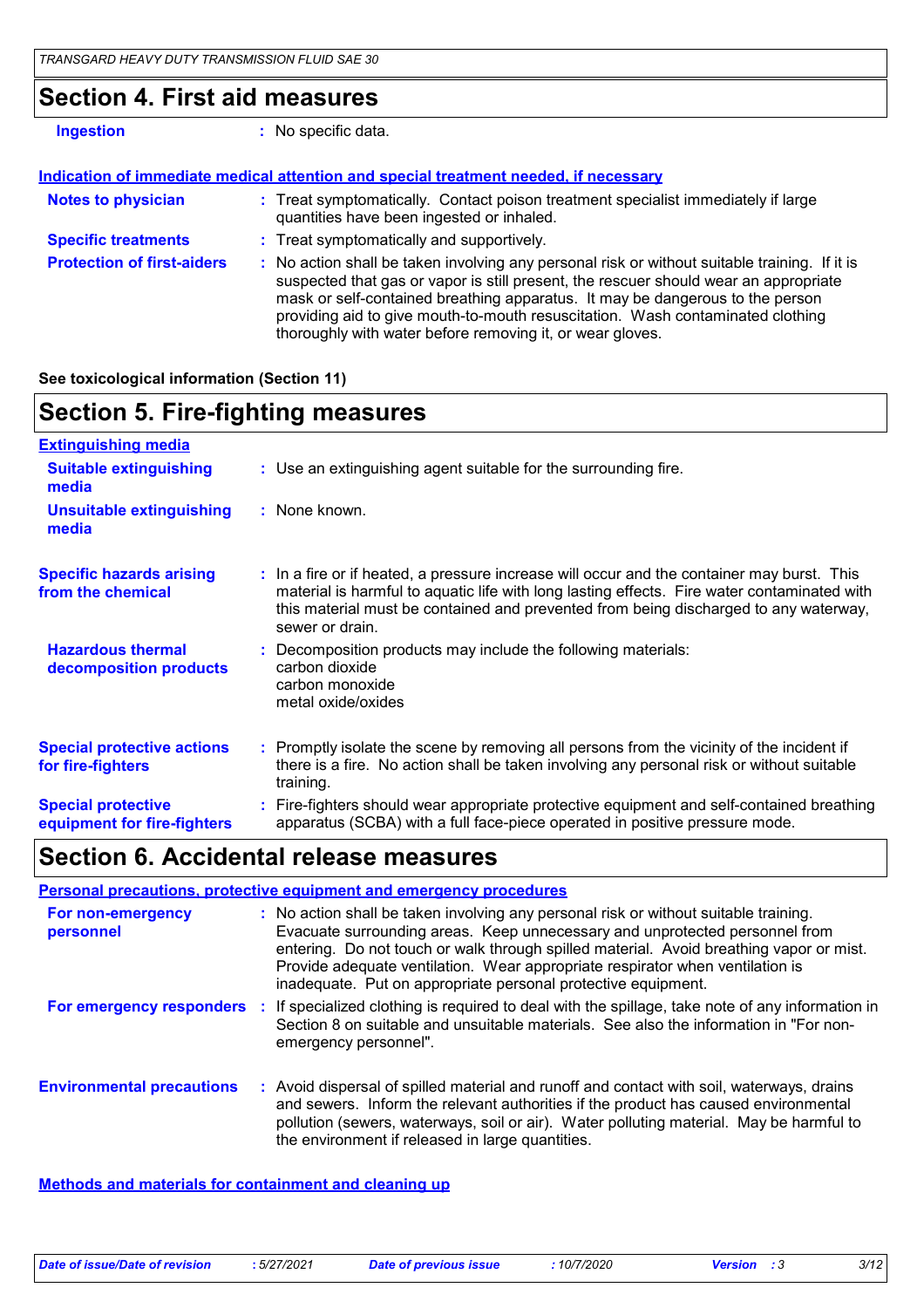## **Section 6. Accidental release measures**

| <b>Small spill</b> | : Stop leak if without risk. Move containers from spill area. Dilute with water and mop up<br>if water-soluble. Alternatively, or if water-insoluble, absorb with an inert dry material and<br>place in an appropriate waste disposal container. Dispose of via a licensed waste<br>disposal contractor.                                                                                                                                                                                                                                                                                                                                                                                                     |
|--------------------|--------------------------------------------------------------------------------------------------------------------------------------------------------------------------------------------------------------------------------------------------------------------------------------------------------------------------------------------------------------------------------------------------------------------------------------------------------------------------------------------------------------------------------------------------------------------------------------------------------------------------------------------------------------------------------------------------------------|
| <b>Large spill</b> | : Stop leak if without risk. Move containers from spill area. Approach release from<br>upwind. Prevent entry into sewers, water courses, basements or confined areas. Wash<br>spillages into an effluent treatment plant or proceed as follows. Contain and collect<br>spillage with non-combustible, absorbent material e.g. sand, earth, vermiculite or<br>diatomaceous earth and place in container for disposal according to local regulations<br>(see Section 13). Dispose of via a licensed waste disposal contractor. Contaminated<br>absorbent material may pose the same hazard as the spilled product. Note: see<br>Section 1 for emergency contact information and Section 13 for waste disposal. |

## **Section 7. Handling and storage**

#### **Precautions for safe handling**

| <b>Protective measures</b>                                                       | : Put on appropriate personal protective equipment (see Section 8). Avoid exposure -<br>obtain special instructions before use. Avoid exposure during pregnancy. Do not<br>handle until all safety precautions have been read and understood. Do not get in eyes<br>or on skin or clothing. Do not ingest. Avoid breathing vapor or mist. Avoid release to<br>the environment. If during normal use the material presents a respiratory hazard, use<br>only with adequate ventilation or wear appropriate respirator. Keep in the original<br>container or an approved alternative made from a compatible material, kept tightly<br>closed when not in use. Empty containers retain product residue and can be hazardous.<br>Do not reuse container.                                                                                                                                                                                              |
|----------------------------------------------------------------------------------|---------------------------------------------------------------------------------------------------------------------------------------------------------------------------------------------------------------------------------------------------------------------------------------------------------------------------------------------------------------------------------------------------------------------------------------------------------------------------------------------------------------------------------------------------------------------------------------------------------------------------------------------------------------------------------------------------------------------------------------------------------------------------------------------------------------------------------------------------------------------------------------------------------------------------------------------------|
| <b>Advice on general</b><br>occupational hygiene                                 | : Eating, drinking and smoking should be prohibited in areas where this material is<br>handled, stored and processed. Workers should wash hands and face before eating,<br>drinking and smoking. Remove contaminated clothing and protective equipment before<br>entering eating areas. See also Section 8 for additional information on hygiene<br>measures.                                                                                                                                                                                                                                                                                                                                                                                                                                                                                                                                                                                     |
| <b>Conditions for safe storage,</b><br>including any<br><b>incompatibilities</b> | Store in accordance with local regulations. Store in original container protected from<br>direct sunlight in a dry, cool and well-ventilated area, away from incompatible materials<br>(see Section 10) and food and drink. Store locked up. Keep container tightly closed<br>and sealed until ready for use. Containers that have been opened must be carefully<br>resealed and kept upright to prevent leakage. Do not store in unlabeled containers.<br>Use appropriate containment to avoid environmental contamination. See Section 10 for<br>incompatible materials before handling or use.<br>Bulk Storage Conditions: Maintain all storage tanks in accordance with applicable<br>regulations. Use necessary controls to monitor tank inventories. Inspect all storage<br>tanks on a periodic basis. Test tanks and associated piping for tightness. Maintain the<br>automatic leak detection devices to assure proper working condition. |

## **Section 8. Exposure controls/personal protection**

#### **Control parameters**

| <b>Occupational exposure limits</b> |  |
|-------------------------------------|--|
|                                     |  |

| Ingredient name                                                               | <b>Exposure limits</b>                                                                                                                                                                                                                                                                                                      |  |  |
|-------------------------------------------------------------------------------|-----------------------------------------------------------------------------------------------------------------------------------------------------------------------------------------------------------------------------------------------------------------------------------------------------------------------------|--|--|
| Distillates (petroleum), hydrotreated heavy paraffinic                        | ACGIH TLV (United States, 3/2019).<br>TWA: 5 mg/m <sup>3</sup> 8 hours. Form: Inhalable<br>Ifraction<br>OSHA PEL (United States, 5/2018).<br>TWA: 5 mg/m <sup>3</sup> 8 hours.<br>NIOSH REL (United States, 10/2016).<br>TWA: 5 mg/m <sup>3</sup> 10 hours. Form: Mist<br>STEL: 10 mg/m <sup>3</sup> 15 minutes. Form: Mist |  |  |
| Distillates (petroleum), hydrotreated light paraffinic                        | ACGIH TLV (United States, 3/2019).<br>TWA: 5 mg/m <sup>3</sup> 8 hours. Form: Inhalable<br>Ifraction<br> OSHA PEL (United States, 5/2018).                                                                                                                                                                                  |  |  |
| Date of issue/Date of revision<br><b>Date of previous issue</b><br>:5/27/2021 | :10/7/2020<br><b>Version</b> : 3                                                                                                                                                                                                                                                                                            |  |  |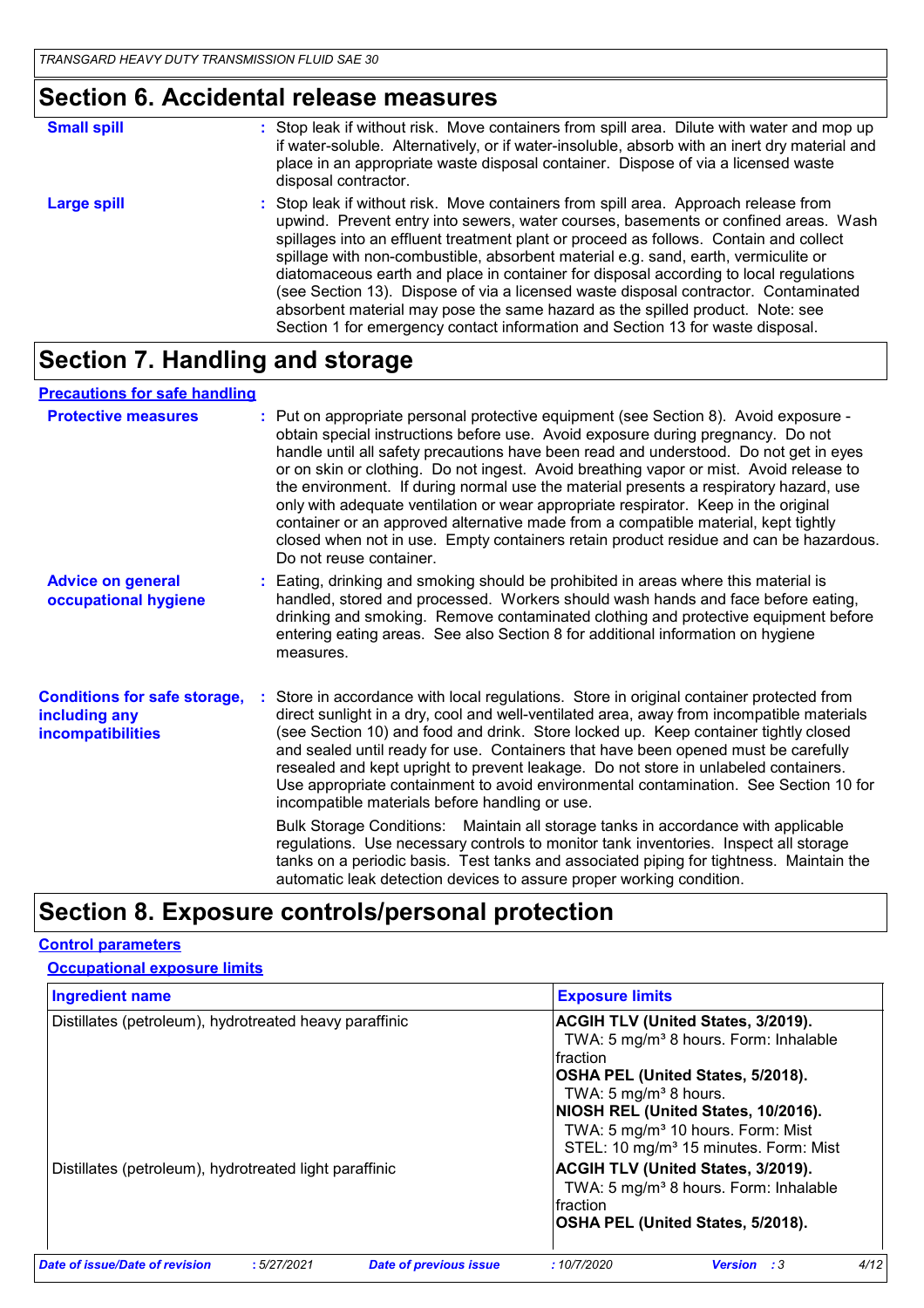## **Section 8. Exposure controls/personal protection**

|                                                   | TWA: 5 mg/m <sup>3</sup> 8 hours.<br>NIOSH REL (United States, 10/2016).<br>TWA: 5 mg/m <sup>3</sup> 10 hours. Form: Mist<br>STEL: 10 mg/m <sup>3</sup> 15 minutes. Form: Mist                                                                                                                                                                                                                                                                                                                                                                                      |  |
|---------------------------------------------------|---------------------------------------------------------------------------------------------------------------------------------------------------------------------------------------------------------------------------------------------------------------------------------------------------------------------------------------------------------------------------------------------------------------------------------------------------------------------------------------------------------------------------------------------------------------------|--|
| <b>Appropriate engineering</b><br><b>controls</b> | : If user operations generate dust, fumes, gas, vapor or mist, use process enclosures,<br>local exhaust ventilation or other engineering controls to keep worker exposure to<br>airborne contaminants below any recommended or statutory limits.                                                                                                                                                                                                                                                                                                                    |  |
| <b>Environmental exposure</b><br>controls         | : Emissions from ventilation or work process equipment should be checked to ensure<br>they comply with the requirements of environmental protection legislation. In some<br>cases, vapor controls, filters or engineering modifications to the process equipment will<br>be necessary to reduce emissions to acceptable levels.                                                                                                                                                                                                                                     |  |
| <b>Individual protection measures</b>             |                                                                                                                                                                                                                                                                                                                                                                                                                                                                                                                                                                     |  |
| <b>Hygiene measures</b>                           | : Wash hands, forearms and face thoroughly after handling chemical products, before<br>eating, smoking and using the lavatory and at the end of the working period.<br>Appropriate techniques should be used to remove potentially contaminated clothing.<br>Wash contaminated clothing before reusing. Ensure that eyewash stations and safety<br>showers are close to the workstation location.                                                                                                                                                                   |  |
| <b>Eye/face protection</b>                        | : Safety glasses equipped with side shields are recommended as minimum protection in<br>industrial settings. If contact is possible, the following protection should be worn, unless<br>the assessment indicates a higher degree of protection: chemical splash goggles.<br>Safety eyewear complying with an approved standard should be used when a risk<br>assessment indicates this is necessary to avoid exposure to liquid splashes, mists,<br>gases or dusts. If inhalation hazards exist, a full-face respirator may be required<br>instead.                 |  |
| <b>Skin protection</b>                            |                                                                                                                                                                                                                                                                                                                                                                                                                                                                                                                                                                     |  |
| <b>Hand protection</b>                            | : Avoid skin contact with liquid. Chemical-resistant gloves complying with an approved<br>standard should be worn at all times when handling chemical products if a risk<br>assessment indicates this is necessary. Considering the parameters specified by the<br>glove manufacturer, check during use that the gloves are still retaining their protective<br>properties. It should be noted that the time to breakthrough for any glove material may<br>be different for different glove manufacturers. Leather gloves are not protective for<br>liquid contact. |  |
| <b>Body protection</b>                            | : Personal protective equipment for the body should be selected based on the task being<br>performed and the risks involved and should be approved by a specialist before<br>handling this product.                                                                                                                                                                                                                                                                                                                                                                 |  |
| <b>Other skin protection</b>                      | : Avoid skin contact with liquid. Appropriate footwear and any additional skin protection<br>measures should be selected based on the task being performed and the risks involved<br>and should be approved by a specialist before handling this product. Leather boots are<br>not protective for liquid contact.                                                                                                                                                                                                                                                   |  |
| <b>Respiratory protection</b>                     | : Avoid inhalation of gases, vapors, mists or dusts. Use a properly fitted, air-purifying or<br>supplied-air respirator complying with an approved standard if a risk assessment<br>indicates this is necessary. Respirator selection must be based on known or anticipated<br>exposure levels, the hazards of the product and the safe working limits of the selected<br>respirator.                                                                                                                                                                               |  |

## **Section 9. Physical and chemical properties**

| <b>Appearance</b>       |                                                             |
|-------------------------|-------------------------------------------------------------|
| <b>Physical state</b>   | $:$ Liquid.                                                 |
| <b>Color</b>            | : Amber.                                                    |
| <b>Odor</b>             | : Mild petroleum odor                                       |
| pH                      | : Not available.                                            |
| <b>Boiling point</b>    | : Not available.                                            |
| <b>Flash point</b>      | : Open cup: $240^{\circ}$ C (464 $^{\circ}$ F) [Cleveland.] |
| <b>Evaporation rate</b> | $:$ <1 (butyl acetate = 1)                                  |
|                         |                                                             |

```
Date of issue/Date of revision : 5/27/2021 Date of previous issue : 10/7/2020 Version : 3 5/12
```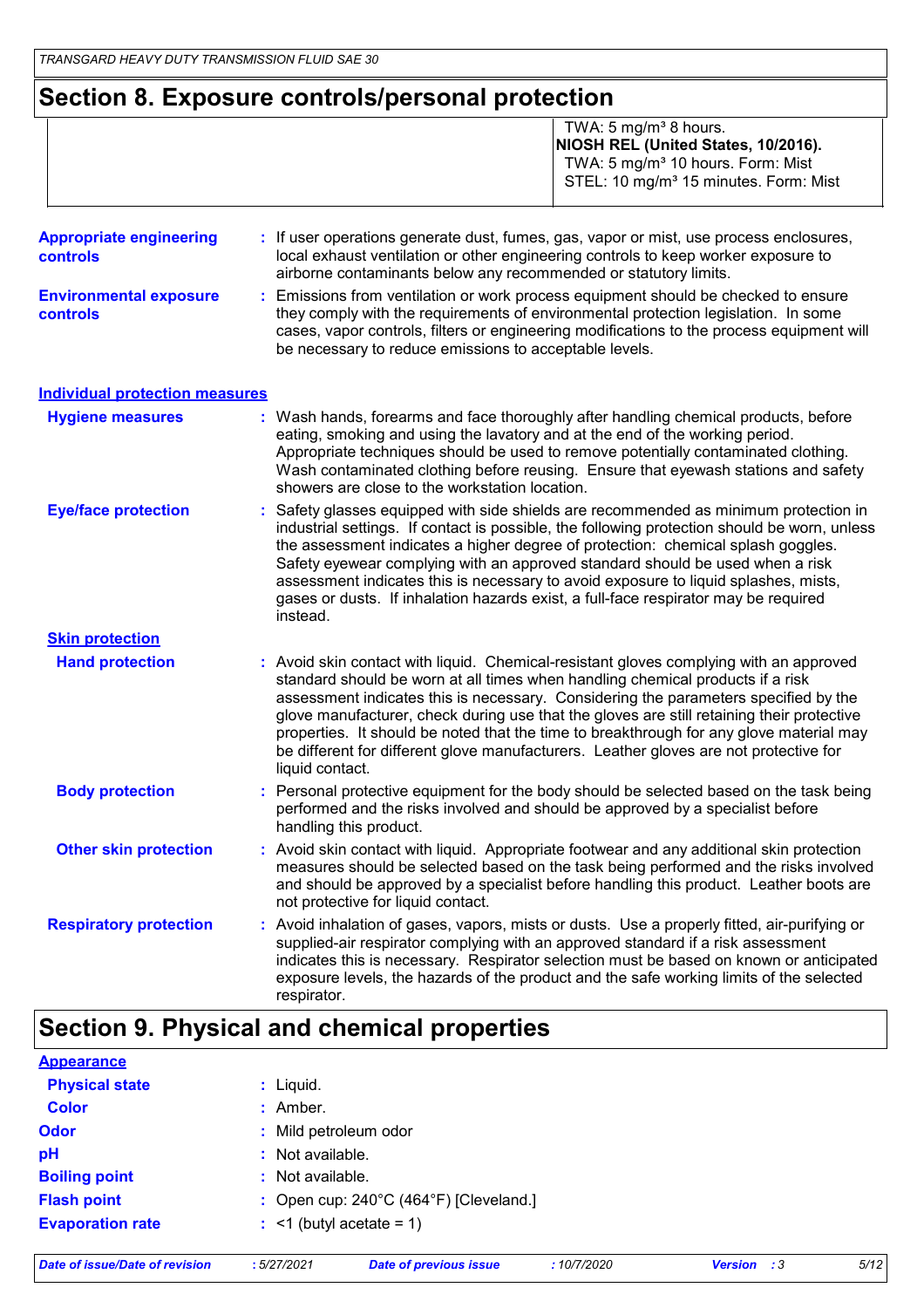## **Section 9. Physical and chemical properties**

| Lower and upper explosive<br>(flammable) limits | : Not available.                                                                                                                       |
|-------------------------------------------------|----------------------------------------------------------------------------------------------------------------------------------------|
| <b>Vapor pressure</b>                           | $:$ <0.0013 kPa (<0.01 mm Hg) [room temperature]                                                                                       |
| <b>Vapor density</b>                            | : $>1$ [Air = 1]                                                                                                                       |
| <b>Relative density</b>                         | : 0.89                                                                                                                                 |
| <b>Density Ibs/gal</b>                          | $:$ Estimated 7.42 lbs/gal                                                                                                             |
| Density gm/cm <sup>3</sup>                      | : Not available.                                                                                                                       |
| <b>Gravity, <sup>o</sup>API</b>                 | : Estimated 27 $@$ 60 F                                                                                                                |
| <b>Solubility</b>                               | : Insoluble in the following materials: cold water.                                                                                    |
| Flow time (ISO 2431)                            | : Not available.                                                                                                                       |
| <b>Viscosity</b>                                | : Kinematic (room temperature): $0.99 \text{ cm}^2/\text{s}$ (99 cSt)<br>Kinematic (40°C (104°F)): 0.961 cm <sup>2</sup> /s (96.1 cSt) |
| <b>Viscosity SUS</b>                            | : Estimated 445 SUS $@104$ F                                                                                                           |

## **Section 10. Stability and reactivity**

| <b>Reactivity</b>                            | : Not expected to be Explosive, Self-Reactive, Self-Heating, or an Organic Peroxide<br>under US GHS Definition(s). |
|----------------------------------------------|--------------------------------------------------------------------------------------------------------------------|
| <b>Chemical stability</b>                    | : The product is stable.                                                                                           |
| <b>Possibility of hazardous</b><br>reactions | : Under normal conditions of storage and use, hazardous reactions will not occur.                                  |
| <b>Conditions to avoid</b>                   | : No specific data.                                                                                                |
| <b>Incompatible materials</b>                | : No specific data.                                                                                                |
| <b>Hazardous decomposition</b><br>products   | : Under normal conditions of storage and use, hazardous decomposition products should<br>not be produced.          |

## **Section 11. Toxicological information**

#### **Information on toxicological effects**

#### **Acute toxicity**

| <b>Product/ingredient name</b>                                       | <b>Result</b>                                                                                                                                                                                                                                                                                                                                                                                                                                                                                                                                                                                                                                                                                                                    | <b>Species</b> | <b>Dose</b>   | <b>Exposure</b> |
|----------------------------------------------------------------------|----------------------------------------------------------------------------------------------------------------------------------------------------------------------------------------------------------------------------------------------------------------------------------------------------------------------------------------------------------------------------------------------------------------------------------------------------------------------------------------------------------------------------------------------------------------------------------------------------------------------------------------------------------------------------------------------------------------------------------|----------------|---------------|-----------------|
| Distillates (petroleum),<br>hydrotreated heavy paraffinic            | LD50 Dermal                                                                                                                                                                                                                                                                                                                                                                                                                                                                                                                                                                                                                                                                                                                      | Rat            | >5000 mg/kg   |                 |
|                                                                      | LD50 Oral                                                                                                                                                                                                                                                                                                                                                                                                                                                                                                                                                                                                                                                                                                                        | Rat            | >5000 mg/kg   |                 |
| Distillates (petroleum),<br>hydrotreated light paraffinic            | LC50 Inhalation Dusts and mists                                                                                                                                                                                                                                                                                                                                                                                                                                                                                                                                                                                                                                                                                                  | Rat            | 3900 mg/ $m3$ | 4 hours         |
|                                                                      | LD50 Dermal                                                                                                                                                                                                                                                                                                                                                                                                                                                                                                                                                                                                                                                                                                                      | Rabbit         | >2000 mg/kg   |                 |
|                                                                      | LD50 Oral                                                                                                                                                                                                                                                                                                                                                                                                                                                                                                                                                                                                                                                                                                                        | Rat            | 5000 mg/kg    |                 |
| Phosphorodithioic acid, O,O-<br>di-C1-14-alkyl esters, zinc<br>salts | LD50 Dermal                                                                                                                                                                                                                                                                                                                                                                                                                                                                                                                                                                                                                                                                                                                      | Rabbit         | 2000 mg/kg    |                 |
|                                                                      | LD50 Oral                                                                                                                                                                                                                                                                                                                                                                                                                                                                                                                                                                                                                                                                                                                        | Rabbit         | 2000 mg/kg    |                 |
|                                                                      | LD50 Oral                                                                                                                                                                                                                                                                                                                                                                                                                                                                                                                                                                                                                                                                                                                        | Rat            | 2890 mg/kg    |                 |
| <b>Conclusion/Summary</b>                                            | : Distillates (petroleum), hydrotreated heavy paraffinic: Mineral oil mists derived from<br>highly refined oils are reported to have low acute and sub-acute toxicities in animals.<br>Effects from single and short-term repeated exposures to high concentrations of mineral<br>oil mists well above applicable workplace exposure levels include lung inflammatory<br>reaction, lipoid granuloma formation and lipoid pneumonia. In acute and sub-acute<br>studies involving exposures to lower concentrations of mineral oil mists at or near<br>current work place exposure levels produced no significant toxicological effects.<br>Distillates (petroleum), hydrotreated light paraffinic: Mineral oil mists derived from |                |               |                 |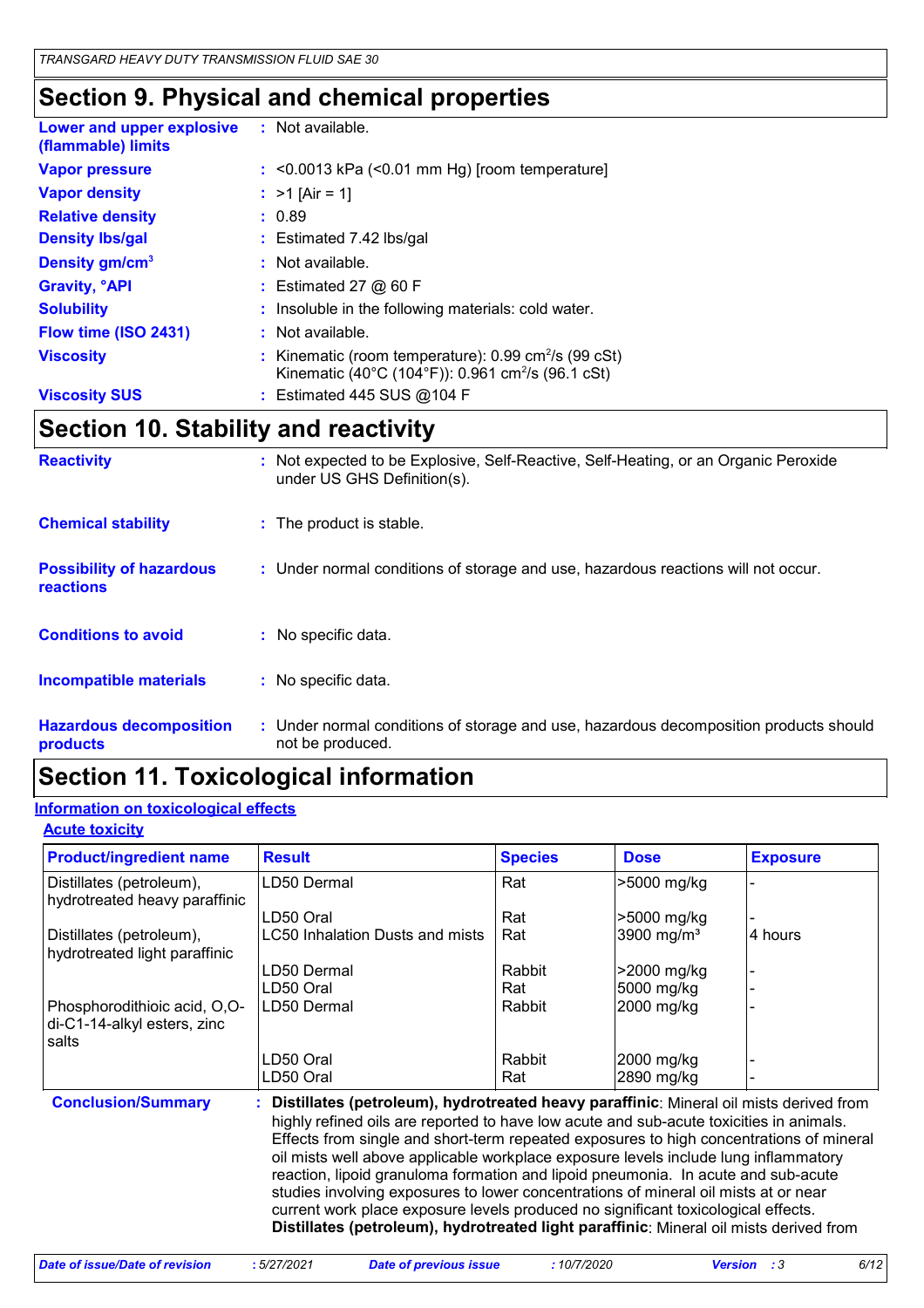## **Section 11. Toxicological information**

|                                                           |                              |                              | highly refined oils are reported to have low acute and sub-acute toxicities in animals.<br>Effects from single and short-term repeated exposures to high concentrations of mineral<br>oil mists well above applicable workplace exposure levels include lung inflammatory<br>reaction, lipoid granuloma formation and lipoid pneumonia. In acute and sub-acute<br>studies involving exposures to lower concentrations of mineral oil mists at or near<br>current work place exposure levels produced no significant toxicological effects.<br>Phosphorodithioic acid, O,O-di-C1-14-alkyl esters, zinc salts: INHALATION (LC50),<br>Acute: > 1310 mg/L (Rat screen level)(4 hours).<br>DRAIZE EYE, Acute: Moderate to severe eye irritant. (Rabbit).<br>DRAIZE DERMAL, Acute: Mild to moderate skin irritant. (Rabbit).<br>BUEHLER DERMAL, Acute: Non-sensitizing. (Guinea Pig).<br>28-Day DERMAL, Sub-Chronic: Severe skin irritant. (Rabbit). Reported reduced food<br>consumption resulting in weight loss and testicular atrophy. |  |
|-----------------------------------------------------------|------------------------------|------------------------------|--------------------------------------------------------------------------------------------------------------------------------------------------------------------------------------------------------------------------------------------------------------------------------------------------------------------------------------------------------------------------------------------------------------------------------------------------------------------------------------------------------------------------------------------------------------------------------------------------------------------------------------------------------------------------------------------------------------------------------------------------------------------------------------------------------------------------------------------------------------------------------------------------------------------------------------------------------------------------------------------------------------------------------------|--|
| <b>Irritation/Corrosion</b>                               |                              |                              |                                                                                                                                                                                                                                                                                                                                                                                                                                                                                                                                                                                                                                                                                                                                                                                                                                                                                                                                                                                                                                      |  |
| Not available.                                            |                              |                              |                                                                                                                                                                                                                                                                                                                                                                                                                                                                                                                                                                                                                                                                                                                                                                                                                                                                                                                                                                                                                                      |  |
| <b>Skin</b>                                               |                              | : No additional information. |                                                                                                                                                                                                                                                                                                                                                                                                                                                                                                                                                                                                                                                                                                                                                                                                                                                                                                                                                                                                                                      |  |
| <b>Eyes</b>                                               |                              | : No additional information. |                                                                                                                                                                                                                                                                                                                                                                                                                                                                                                                                                                                                                                                                                                                                                                                                                                                                                                                                                                                                                                      |  |
| <b>Respiratory</b>                                        |                              | : No additional information. |                                                                                                                                                                                                                                                                                                                                                                                                                                                                                                                                                                                                                                                                                                                                                                                                                                                                                                                                                                                                                                      |  |
| <b>Sensitization</b>                                      |                              |                              |                                                                                                                                                                                                                                                                                                                                                                                                                                                                                                                                                                                                                                                                                                                                                                                                                                                                                                                                                                                                                                      |  |
| Not available.                                            |                              |                              |                                                                                                                                                                                                                                                                                                                                                                                                                                                                                                                                                                                                                                                                                                                                                                                                                                                                                                                                                                                                                                      |  |
| <b>Skin</b>                                               |                              | : No additional information. |                                                                                                                                                                                                                                                                                                                                                                                                                                                                                                                                                                                                                                                                                                                                                                                                                                                                                                                                                                                                                                      |  |
| <b>Respiratory</b>                                        | : No additional information. |                              |                                                                                                                                                                                                                                                                                                                                                                                                                                                                                                                                                                                                                                                                                                                                                                                                                                                                                                                                                                                                                                      |  |
| <b>Mutagenicity</b>                                       |                              |                              |                                                                                                                                                                                                                                                                                                                                                                                                                                                                                                                                                                                                                                                                                                                                                                                                                                                                                                                                                                                                                                      |  |
| Not available.                                            |                              |                              |                                                                                                                                                                                                                                                                                                                                                                                                                                                                                                                                                                                                                                                                                                                                                                                                                                                                                                                                                                                                                                      |  |
| <b>Conclusion/Summary</b>                                 |                              | : No additional information. |                                                                                                                                                                                                                                                                                                                                                                                                                                                                                                                                                                                                                                                                                                                                                                                                                                                                                                                                                                                                                                      |  |
| <b>Carcinogenicity</b>                                    |                              |                              |                                                                                                                                                                                                                                                                                                                                                                                                                                                                                                                                                                                                                                                                                                                                                                                                                                                                                                                                                                                                                                      |  |
| Not available.                                            |                              |                              |                                                                                                                                                                                                                                                                                                                                                                                                                                                                                                                                                                                                                                                                                                                                                                                                                                                                                                                                                                                                                                      |  |
| <b>Conclusion/Summary</b>                                 |                              |                              | : Distillates (petroleum), hydrotreated light paraffinic: In long term studies (up to two<br>years) no carcinogenic effects have been reported in any animal species tested.                                                                                                                                                                                                                                                                                                                                                                                                                                                                                                                                                                                                                                                                                                                                                                                                                                                         |  |
| <b>Classification</b>                                     |                              |                              |                                                                                                                                                                                                                                                                                                                                                                                                                                                                                                                                                                                                                                                                                                                                                                                                                                                                                                                                                                                                                                      |  |
| <b>Product/ingredient name</b>                            | <b>OSHA</b>                  | <b>IARC</b>                  | <b>NTP</b>                                                                                                                                                                                                                                                                                                                                                                                                                                                                                                                                                                                                                                                                                                                                                                                                                                                                                                                                                                                                                           |  |
| Distillates (petroleum),<br>hydrotreated light paraffinic | None.                        | $\blacksquare$               |                                                                                                                                                                                                                                                                                                                                                                                                                                                                                                                                                                                                                                                                                                                                                                                                                                                                                                                                                                                                                                      |  |
| <b>Reproductive toxicity</b>                              |                              |                              |                                                                                                                                                                                                                                                                                                                                                                                                                                                                                                                                                                                                                                                                                                                                                                                                                                                                                                                                                                                                                                      |  |
| Not available.                                            |                              |                              |                                                                                                                                                                                                                                                                                                                                                                                                                                                                                                                                                                                                                                                                                                                                                                                                                                                                                                                                                                                                                                      |  |
| <b>Conclusion/Summary</b><br><b>Teratogenicity</b>        |                              | : No additional information. |                                                                                                                                                                                                                                                                                                                                                                                                                                                                                                                                                                                                                                                                                                                                                                                                                                                                                                                                                                                                                                      |  |

Not available.

**Conclusion/Summary :** No additional information.

## **Specific target organ toxicity (single exposure)**

Not available.

## **Specific target organ toxicity (repeated exposure)**

Not available.

| <b>Aspiration hazard</b> |
|--------------------------|
| <b>Namo</b>              |

| <b>Name</b>                                            | <b>Result</b>                         |  |
|--------------------------------------------------------|---------------------------------------|--|
| Distillates (petroleum), hydrotreated light paraffinic | <b>ASPIRATION HAZARD - Category 1</b> |  |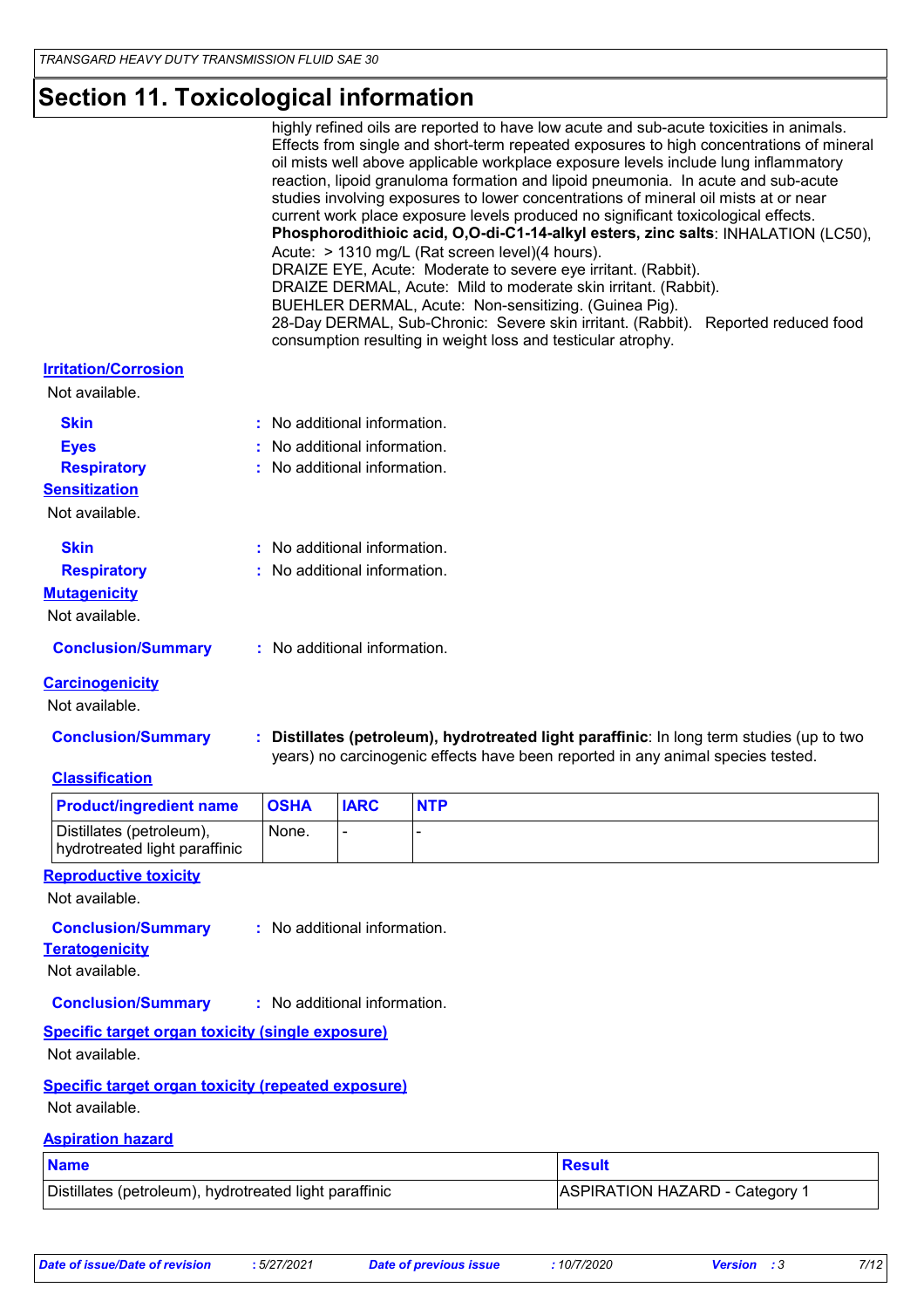#### **Section 11. Toxicological information**

|                                                        | <u>sonon i ili romoologioal illiofilianoli</u>                                                                              |
|--------------------------------------------------------|-----------------------------------------------------------------------------------------------------------------------------|
| <b>Information on the likely</b><br>routes of exposure | : Routes of entry anticipated: Dermal.                                                                                      |
| <b>Potential acute health effects</b>                  |                                                                                                                             |
| <b>Eye contact</b>                                     | : No known significant effects or critical hazards.                                                                         |
| <b>Inhalation</b>                                      | No known significant effects or critical hazards.                                                                           |
| <b>Skin contact</b>                                    | : No known significant effects or critical hazards.                                                                         |
| <b>Ingestion</b>                                       | : No known significant effects or critical hazards.                                                                         |
|                                                        | Symptoms related to the physical, chemical and toxicological characteristics                                                |
| <b>Eye contact</b>                                     | : No specific data.                                                                                                         |
| <b>Inhalation</b>                                      | : Adverse symptoms may include the following:<br>reduced fetal weight<br>increase in fetal deaths<br>skeletal malformations |
| <b>Skin contact</b>                                    | : No specific data.                                                                                                         |
| <b>Ingestion</b>                                       | : No specific data.                                                                                                         |
| <b>Short term exposure</b>                             | Delayed and immediate effects and also chronic effects from short and long term exposure                                    |
| <b>Potential immediate</b><br>effects                  | : Not available.                                                                                                            |
| <b>Potential delayed effects</b>                       | : Not available.                                                                                                            |
| <b>Long term exposure</b>                              |                                                                                                                             |
| <b>Potential immediate</b><br>effects                  | : Not available.                                                                                                            |
| <b>Potential delayed effects</b>                       | : Not available.                                                                                                            |
| <b>Potential chronic health effects</b>                |                                                                                                                             |
| Not available.                                         |                                                                                                                             |
| <b>General</b>                                         | : No known significant effects or critical hazards.                                                                         |
| <b>Carcinogenicity</b>                                 | : No known significant effects or critical hazards.                                                                         |
| <b>Mutagenicity</b>                                    | : No known significant effects or critical hazards.                                                                         |
| <b>Teratogenicity</b>                                  | No known significant effects or critical hazards.                                                                           |

- **Developmental effects :** No known significant effects or critical hazards.
- **Fertility effects :** May damage fertility.

## **Section 12. Ecological information**

| Section 12. Ecological information   |                  |                               |            |                              |      |  |
|--------------------------------------|------------------|-------------------------------|------------|------------------------------|------|--|
| <b>Toxicity</b><br>Not available.    |                  |                               |            |                              |      |  |
| <b>Conclusion/Summary</b>            | : Not available. |                               |            |                              |      |  |
| <b>Persistence and degradability</b> |                  |                               |            |                              |      |  |
| Not available.                       |                  |                               |            |                              |      |  |
| <b>Conclusion/Summary</b>            | : Not available. |                               |            |                              |      |  |
| <b>Bioaccumulative potential</b>     |                  |                               |            |                              |      |  |
| Not available.                       |                  |                               |            |                              |      |  |
| Date of issue/Date of revision       | :5/27/2021       | <b>Date of previous issue</b> | :10/7/2020 | <b>Version</b><br>$\cdot$ :3 | 8/12 |  |

٦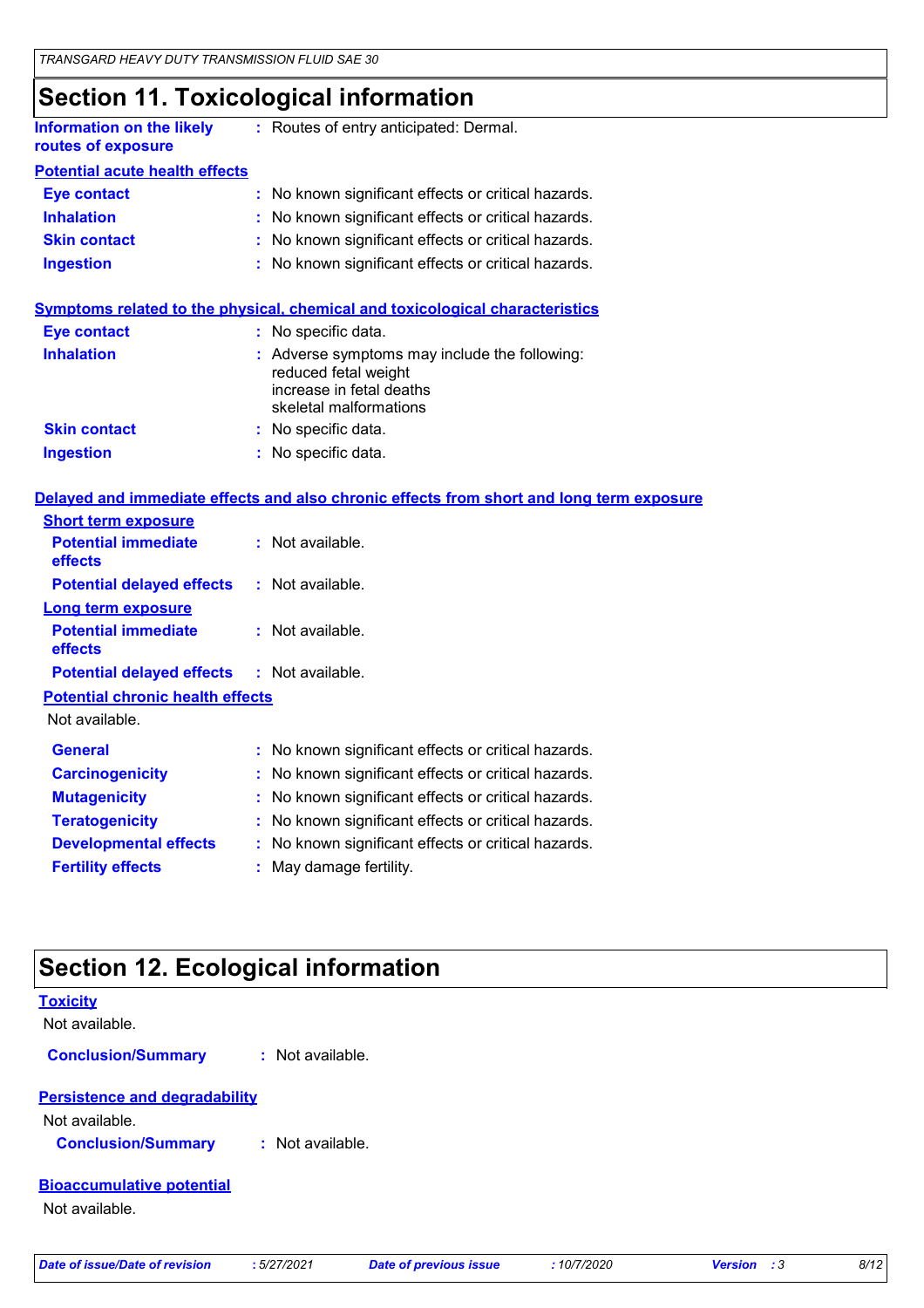## **Section 12. Ecological information**

#### **Mobility in soil**

| <b>Soil/water partition</b> | : Not available. |
|-----------------------------|------------------|
| <b>coefficient (Koc)</b>    |                  |

**Other adverse effects :** No known significant effects or critical hazards.

## **Section 13. Disposal considerations**

The generation of waste should be avoided or minimized wherever possible. Disposal of this product, solutions and any by-products should at all times comply with the requirements of environmental protection and waste disposal legislation and any regional local authority requirements. Dispose of surplus and non-recyclable products via a licensed waste disposal contractor. Waste should not be disposed of untreated to the sewer unless fully compliant with the requirements of all authorities with jurisdiction. Waste packaging should be recycled. Incineration or landfill should only be considered when recycling is not feasible. This material and its container must be disposed of in a safe way. Care should be taken when handling emptied containers that have not been cleaned or rinsed out. Empty containers or liners may retain some product residues. Avoid dispersal of spilled material and runoff and contact with soil, waterways, drains and sewers. **Disposal methods :**

## **Section 14. Transport information**

|                                      | <b>DOT Classification</b> | <b>IMDG</b>              | <b>IATA</b>    |
|--------------------------------------|---------------------------|--------------------------|----------------|
| <b>UN number</b>                     | Not regulated.            | Not available.           | Not available. |
| <b>UN proper</b><br>shipping name    | $\overline{\phantom{0}}$  | Not available.           | Not available. |
| <b>Transport</b><br>hazard class(es) |                           | Not available.           | Not available. |
| <b>Packing group</b>                 | $\overline{\phantom{a}}$  | $\overline{\phantom{0}}$ | -              |
| <b>Environmental</b><br>hazards      | ∣No.                      | No.                      | No.            |

**Special precautions for user** : Transport within user's premises: always transport in closed containers that are upright and secure. Ensure that persons transporting the product know what to do in the event of an accident or spillage.

**Transport in bulk according :** Not available. **to Annex II of MARPOL and the IBC Code**

## **Section 15. Regulatory information**

| <b>U.S. Federal regulations</b> | United States inventory (TSCA 8b): Not determined.                                                                                                                                                                                                                                                                                                                            |
|---------------------------------|-------------------------------------------------------------------------------------------------------------------------------------------------------------------------------------------------------------------------------------------------------------------------------------------------------------------------------------------------------------------------------|
|                                 | Clean Water Act (CWA) 307: Phosphorodithioic acid, O,O-di-C1-14-alkyl esters, zinc<br>salts                                                                                                                                                                                                                                                                                   |
|                                 | This material is classified as an oil under Section 311 of the Clean Water Act (CWA)<br>and the Oil Pollution Act of 1990 (OPA). Discharges or spills which produce a visible<br>sheen on waters of the United States, their adjoining shorelines, or into conduits leading<br>to surface waters must be reported to the EPA's National Response Center at (800)<br>424-8802. |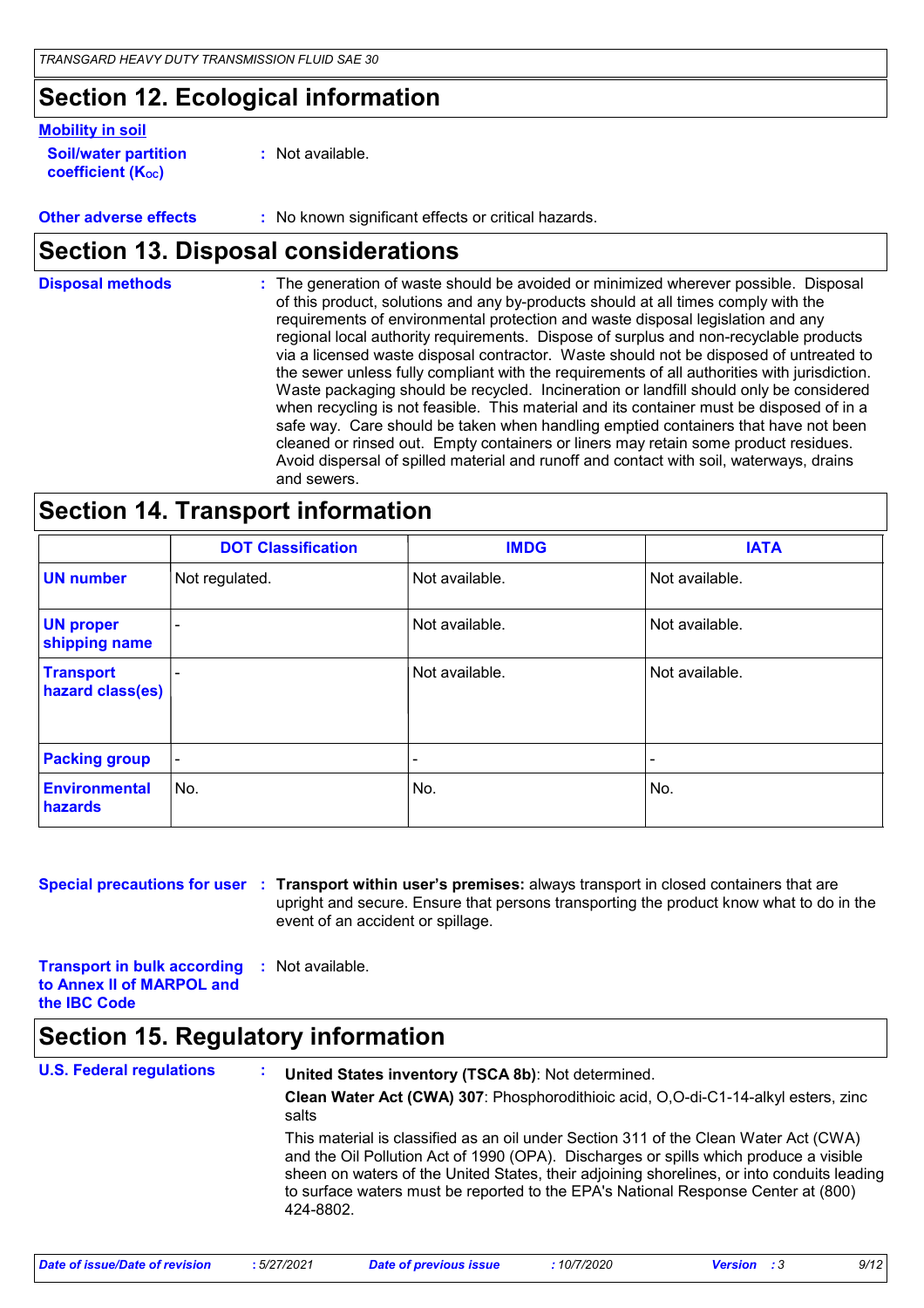#### **Section 15. Regulatory information**

#### **SARA 302/304**

#### **Composition/information on ingredients**

#### **SARA 304 RQ :** Not applicable.

#### **SARA 311/312**

#### **Classification :** TOXIC TO REPRODUCTION (Fertility) - Category 1B

#### **Composition/information on ingredients**

| <b>Name</b>                                                                                                                                                              | $\frac{9}{6}$          | <b>Classification</b>                                                                                                                                                                                                                                                                         |
|--------------------------------------------------------------------------------------------------------------------------------------------------------------------------|------------------------|-----------------------------------------------------------------------------------------------------------------------------------------------------------------------------------------------------------------------------------------------------------------------------------------------|
| Distillates (petroleum),<br>hydrotreated light paraffinic<br>Phosphorodithioic acid, O,O-di-<br>C1-14-alkyl esters, zinc salts<br>phenol, (tetrapropenyl)<br>derivatives | ≤4.6<br>ו≥ ≥<br>< 0.25 | ACUTE TOXICITY (inhalation) - Category 4<br><b>ASPIRATION HAZARD - Category 1</b><br>ACUTE TOXICITY (dermal) - Category 4<br><b>EYE IRRITATION - Category 2A</b><br><b>SKIN CORROSION - Category 1C</b><br>SERIOUS EYE DAMAGE - Category 1<br>TOXIC TO REPRODUCTION (Fertility) - Category 1B |

#### **SARA 313**

|                                           | <b>Product name</b>                                              | <b>CAS number</b> | $\frac{9}{6}$ |
|-------------------------------------------|------------------------------------------------------------------|-------------------|---------------|
| <b>Form R - Reporting</b><br>requirements | Phosphorodithioic acid, O,O-di-C1-14-alkyl esters,<br>zinc salts | 68649-42-3        | <2            |
| <b>Supplier notification</b>              | Phosphorodithioic acid, O,O-di-C1-14-alkyl esters,<br>zinc salts | 68649-42-3        | <2            |

SARA 313 notifications must not be detached from the SDS and any copying and redistribution of the SDS shall include copying and redistribution of the notice attached to copies of the SDS subsequently redistributed.

#### **State regulations**

| <b>Massachusetts</b> | : None of the components are listed.                  |
|----------------------|-------------------------------------------------------|
| <b>New York</b>      | : None of the components are listed.                  |
| <b>New Jersey</b>    | : The following components are listed: ZINC compounds |
| <b>Pennsylvania</b>  | : The following components are listed: ZINC COMPOUNDS |

#### **California Prop. 65 Clear and Reasonable Warnings (2018)**

WARNING: This product can expose you to chemicals including Ethyl acrylate, solvent naphtha (petroleum), medium aliph., which are known to the State of California to cause cancer. For more information go to www. P65Warnings.ca.gov.

| Ingredient name                                  | $\frac{9}{6}$ | <b>Cancer</b> | <b>Reproductive</b> | No significant risk<br><b>level</b> | <b>Maximum</b><br>acceptable dosage<br><b>level</b> |
|--------------------------------------------------|---------------|---------------|---------------------|-------------------------------------|-----------------------------------------------------|
| ethyl acrylate                                   | < 0.001       | Yes.          | No.                 |                                     |                                                     |
| Solvent naphtha<br>(petroleum), medium<br>aliph. | < 0.1         | Yes.          | No.                 | -                                   |                                                     |

**International regulations**

#### **Inventory list**

| Date of issue/Date of revision | :5/27/2021        | <b>Date of previous issue</b>                                                        | :10/7/2020 | <b>Version</b> : 3 | 10/12 |
|--------------------------------|-------------------|--------------------------------------------------------------------------------------|------------|--------------------|-------|
| <b>Philippines</b>             | : Not determined. |                                                                                      |            |                    |       |
| <b>New Zealand</b>             | : Not determined. |                                                                                      |            |                    |       |
| <b>Malaysia</b>                | : Not determined. |                                                                                      |            |                    |       |
| <b>Japan</b>                   |                   | : Japan inventory (ENCS): Not determined.<br>Japan inventory (ISHL): Not determined. |            |                    |       |
| <b>Europe</b>                  | : Not determined. |                                                                                      |            |                    |       |
| <b>China</b>                   | : Not determined. |                                                                                      |            |                    |       |
| Canada                         | : Not determined. |                                                                                      |            |                    |       |
| <b>Australia</b>               | : Not determined. |                                                                                      |            |                    |       |
| <b>United States</b>           | : Not determined. |                                                                                      |            |                    |       |
|                                |                   |                                                                                      |            |                    |       |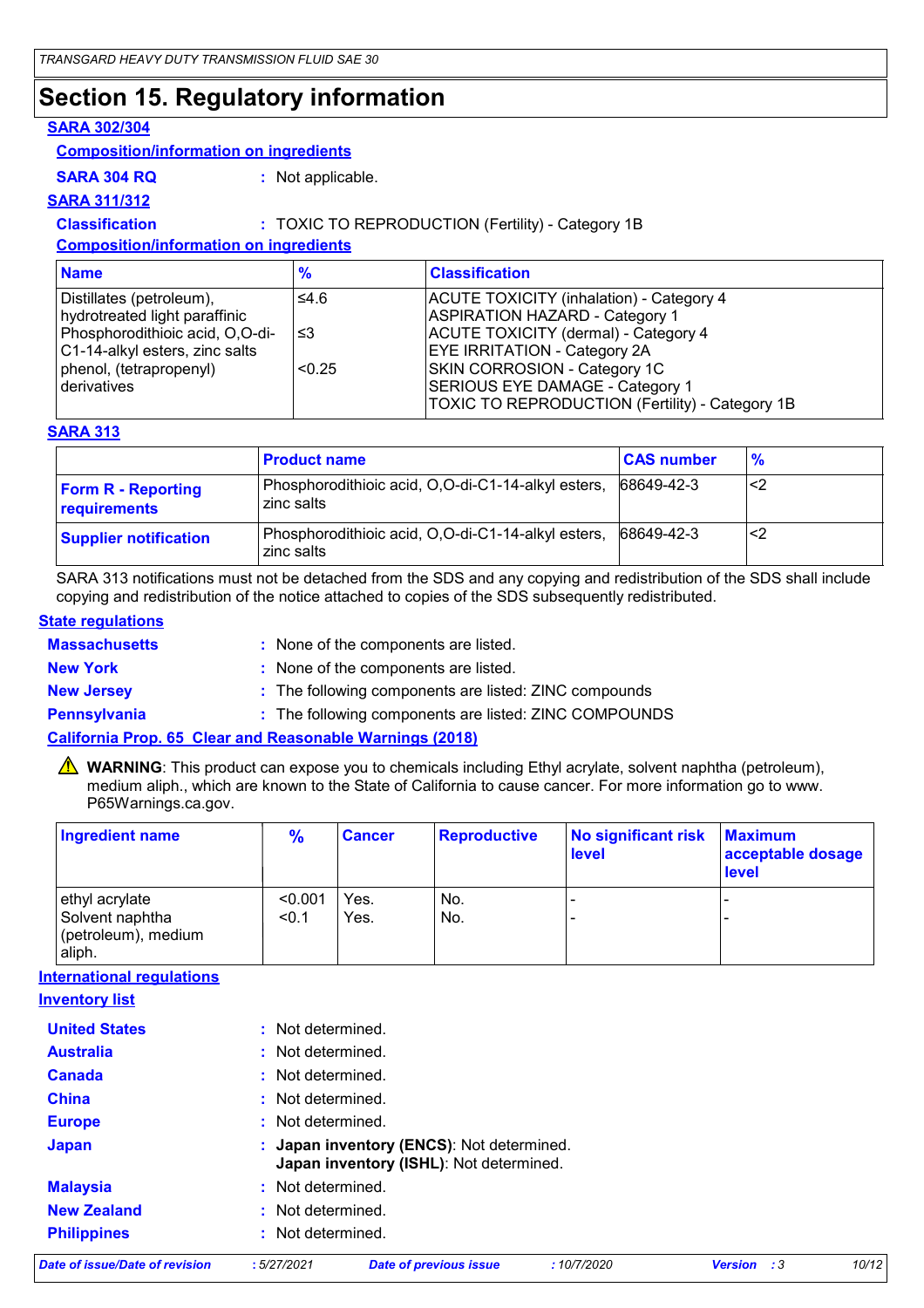## **Section 15. Regulatory information**

| <b>Republic of Korea</b> | : Not determined. |  |
|--------------------------|-------------------|--|
| <b>Taiwan</b>            | : Not determined. |  |
| <b>Thailand</b>          | : Not determined. |  |
| <b>Turkey</b>            | : Not determined. |  |
| <b>Viet Nam</b>          | : Not determined. |  |

## **Section 16. Other information**

**National Fire Protection Association (U.S.A.)**



**Reprinted with permission from NFPA 704-2001, Identification of the Hazards of Materials for Emergency Response Copyright ©1997, National Fire Protection Association, Quincy, MA 02269. This reprinted material is not the complete and official position of the National Fire Protection Association, on the referenced subject which is represented only by the standard in its entirety.**

**Copyright ©2001, National Fire Protection Association, Quincy, MA 02269. This warning system is intended to be interpreted and applied only by properly trained individuals to identify fire, health and reactivity hazards of chemicals. The user is referred to certain limited number of chemicals with recommended classifications in NFPA 49 and NFPA 325, which would be used as a guideline only. Whether the chemicals are classified by NFPA or not, anyone using the 704 systems to classify chemicals does so at their own risk.**

#### **Procedure used to derive the classification**

| <b>Classification</b>                                                                                                             |                                                                                                                                                                                                                                                                                                                                                                                                                                                                                                                                                               |             | <b>Justification</b>                                           |  |
|-----------------------------------------------------------------------------------------------------------------------------------|---------------------------------------------------------------------------------------------------------------------------------------------------------------------------------------------------------------------------------------------------------------------------------------------------------------------------------------------------------------------------------------------------------------------------------------------------------------------------------------------------------------------------------------------------------------|-------------|----------------------------------------------------------------|--|
| TOXIC TO REPRODUCTION (Fertility) - Category 1B<br>AQUATIC HAZARD (ACUTE) - Category 3<br>AQUATIC HAZARD (LONG-TERM) - Category 3 |                                                                                                                                                                                                                                                                                                                                                                                                                                                                                                                                                               |             | Calculation method<br>Calculation method<br>Calculation method |  |
| <b>History</b>                                                                                                                    |                                                                                                                                                                                                                                                                                                                                                                                                                                                                                                                                                               |             |                                                                |  |
| <b>Date of printing</b>                                                                                                           |                                                                                                                                                                                                                                                                                                                                                                                                                                                                                                                                                               | : 5/27/2021 |                                                                |  |
| Date of issue/Date of<br>revision                                                                                                 |                                                                                                                                                                                                                                                                                                                                                                                                                                                                                                                                                               | : 5/27/2021 |                                                                |  |
| Date of previous issue                                                                                                            |                                                                                                                                                                                                                                                                                                                                                                                                                                                                                                                                                               | : 10/7/2020 |                                                                |  |
| <b>Version</b>                                                                                                                    |                                                                                                                                                                                                                                                                                                                                                                                                                                                                                                                                                               | : 3         |                                                                |  |
| <b>Key to abbreviations</b>                                                                                                       | $:$ ATE = Acute Toxicity Estimate<br><b>BCF</b> = Bioconcentration Factor<br>GHS = Globally Harmonized System of Classification and Labelling of Chemicals<br>IATA = International Air Transport Association<br>IBC = Intermediate Bulk Container<br><b>IMDG = International Maritime Dangerous Goods</b><br>LogPow = logarithm of the octanol/water partition coefficient<br>MARPOL = International Convention for the Prevention of Pollution From Ships, 1973<br>as modified by the Protocol of 1978. ("Marpol" = marine pollution)<br>UN = United Nations |             |                                                                |  |
| <b>References</b>                                                                                                                 | Not available.                                                                                                                                                                                                                                                                                                                                                                                                                                                                                                                                                |             |                                                                |  |

**Indicates information that has changed from previously issued version.**

#### **Notice to reader**

**THE INFORMATION IN THIS SAFETY DATA SHEET (SDS) WAS OBTAINED FROM SOURCES WHICH WE BELIEVE ARE RELIABLE. HOWEVER, THE INFORMATION IS PROVIDED WITHOUT ANY WARRANTY, EXPRESSED OR IMPLIED REGARDING ITS CORRECTNESS OR ACCURACY. SOME INFORMATION PRESENTED AND CONCLUSIONS DRAWN HEREIN ARE FROM SOURCES OTHER THAN DIRECT TEST DATA ON THE SUBSTANCE ITSELF. THIS SDS WAS PREPARED AND IS TO BE USED ONLY FOR THIS PRODUCT. IF THE PRODUCT IS USED AS A COMPONENT IN ANOTHER PRODUCT, THIS SDS INFORMATION MAY NOT BE APPLICABLE. USERS SHOULD MAKE THEIR OWN INVESTIGATIONS TO DETERMINE THE SUITABILITY OF THE INFORMATION OR PRODUCTS FOR THEIR PARTICULAR PURPOSE OR APPLICATION.**